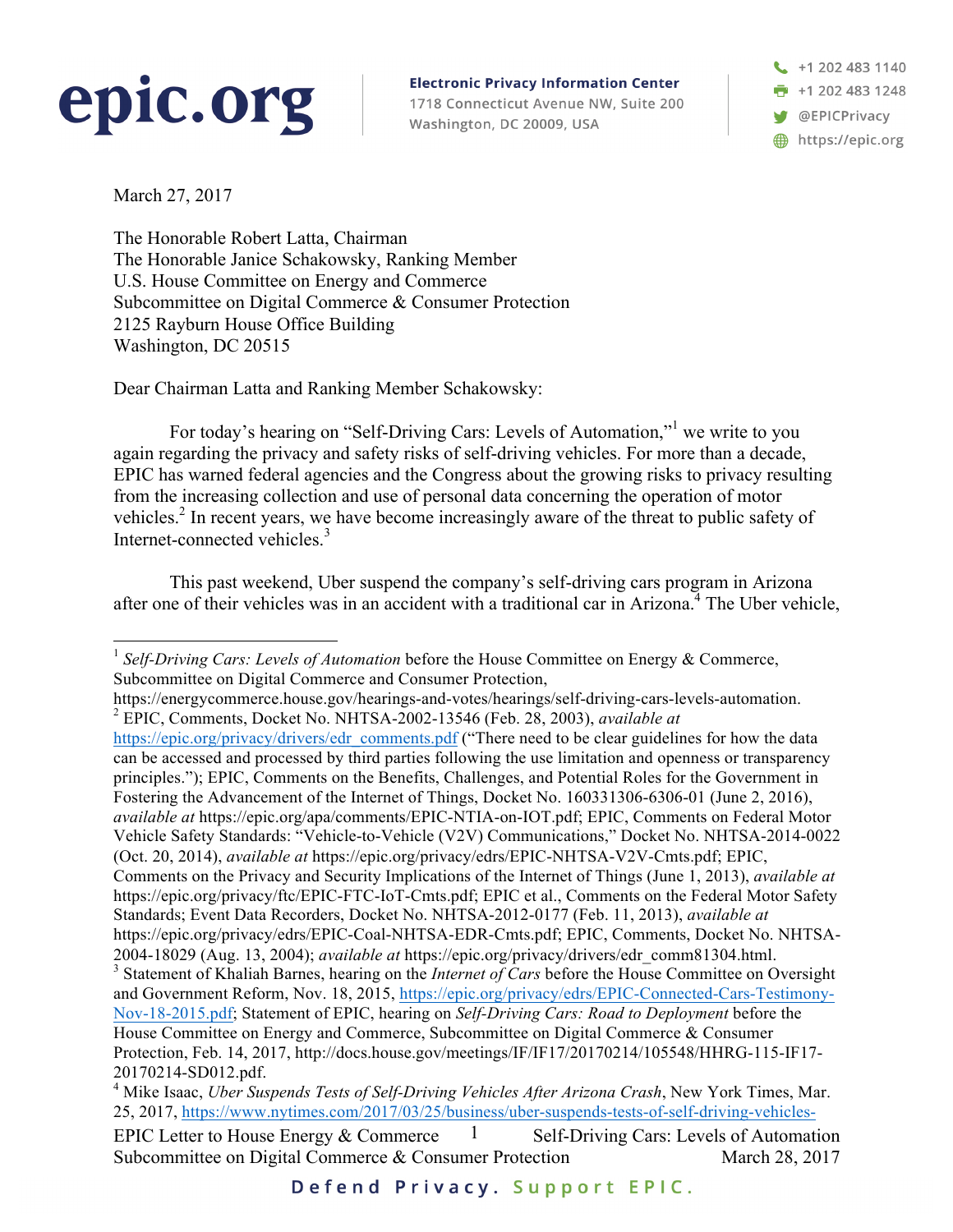had a person in the driver's seat but was in self-driving mode, presumably "Level 3." The accident with the Uber vehicle highlights the risks of the self-driving mode as well as the dangers of having vehicles on the road with traditional vehicles.

This is not the first accident involving an autonomous vehicle. Late last year, a selfdriving car failed to stop at a red light at a busy intersection.<sup>5</sup> A Tesla owner was recently involved in an accident when the autopilot failed recognize a lane shift in a construction zone, resulting in a collision with a construction barrier.<sup>6</sup>

These accidents should alarm the Subcommittee and the public, but they are only one of myriad issues with autonomous vehicles. Wide-scale malicious automobile hacking is no longer theoretical.7 Although a full-scale remote car hijacking is certainly a serious risk to car owners and others,<sup>8</sup> hijacking is not the only risk posed by connected car vulnerabilities.<sup>9</sup> Connected cars leave consumers open to car theft, data theft, and other forms of attack as well. These attacks are not speculative; many customers have already suffered due to vulnerable car systems.

For example, criminals have exploited vulnerabilities in connected cars to perpetrate car "ransomware" scams, "where a car is disabled by malicious code until a ransom is paid."<sup>10</sup> According to one expert, computer criminals have installed malicious software in cars via USB drives used by mechanics for diagnostics and software updates. The software shuts down, or "bricks," the car unless and until the driver meets the criminal's demands. The expert even discovered a case where an entire fleet of vehicles was disabled by ransomware. She warns that criminals can also infect a car with malware remotely over the car's wireless connection.<sup>11</sup>

Car manufacturers should adopt data security measures. Early mitigation of threats to public safety may reduce auto fatalities, spur innovation, and result in safer vehicles.<sup>12</sup>

 $\overline{a}$ 

after-arizona-crash.html; Steven Overly, *Uber Self-Driving Car Flipped On Side In Arizona Crash*, Chicago Tribune, Mar. 25, 2017, http://www.chicagotribune.com/bluesky/technology/ct-uber-selfdriving-car-crash-20170325-story.html.<br><sup>5</sup> Mike Isaac & Daisuke Wakabyashi, *A Lawsuit Against Uber Highlights the Rush to Conquer Driverless* 

*Cars*, New York Times, Feb. 24, 2017, https://www.nytimes.com/2017/02/24/technology/anthonylevandowski-waymo-uber-google-lawsuit.html.

<sup>6</sup> Antti Kautonen, *Tesla Driver Blames Autopilot for Barrier Crash*, Autoblog, Mar. 3, 2017, http://www.autoblog.com/2017/03/03/tesla-autopilot-barrier-crash/.

<sup>7</sup> Brief of *Amicus Curiae* EPIC, *Cahen v. Toyota Motor Corporation*, No. 16-15496 (9th Cir. Aug. 5, 2016), *available at* https://epic.org/amicus/cahen/EPIC-Amicus-Cahen-Toyota.pdf.

<sup>8</sup> *See, e.g.*, Andy Greenberg, *Hackers Remotely Kill a Jeep On the Highway–With Me in It*, Wired (July 21, 2015), https://www.wired.com/2015/07/hackers-remotely-kill-jeep-highway/.

<sup>9</sup> *See* Bruce Schneier, *The Internet of Things Will Turn Large-Scale Hacks Into Real World Disasters*, Motherboard (July 25, 2016), http://motherboard.vice.com/read/the-internet-of-things-will-cause-the-firstever-large-scale-internet-disaster (explaining that information systems face three threats: theft (i.e. loss of confidentiality), modification (i.e. loss of integrity), and lack of access (i.e. loss of availability)). <sup>10</sup> Nora Young, *Your Car Can be Held for Ransom*, CBCradio (May 22, 2016),

http://www.cbc.ca/radio/spark/321-life-saving-fonts-ransomware-cars-and-more-1.3584113/your-car-canbe-held-for-ransom-1.3584114. <sup>11</sup> *Id.*

<sup>12</sup> *See generally*, Ralph Nader, *Unsafe at Any Speed* (1965).